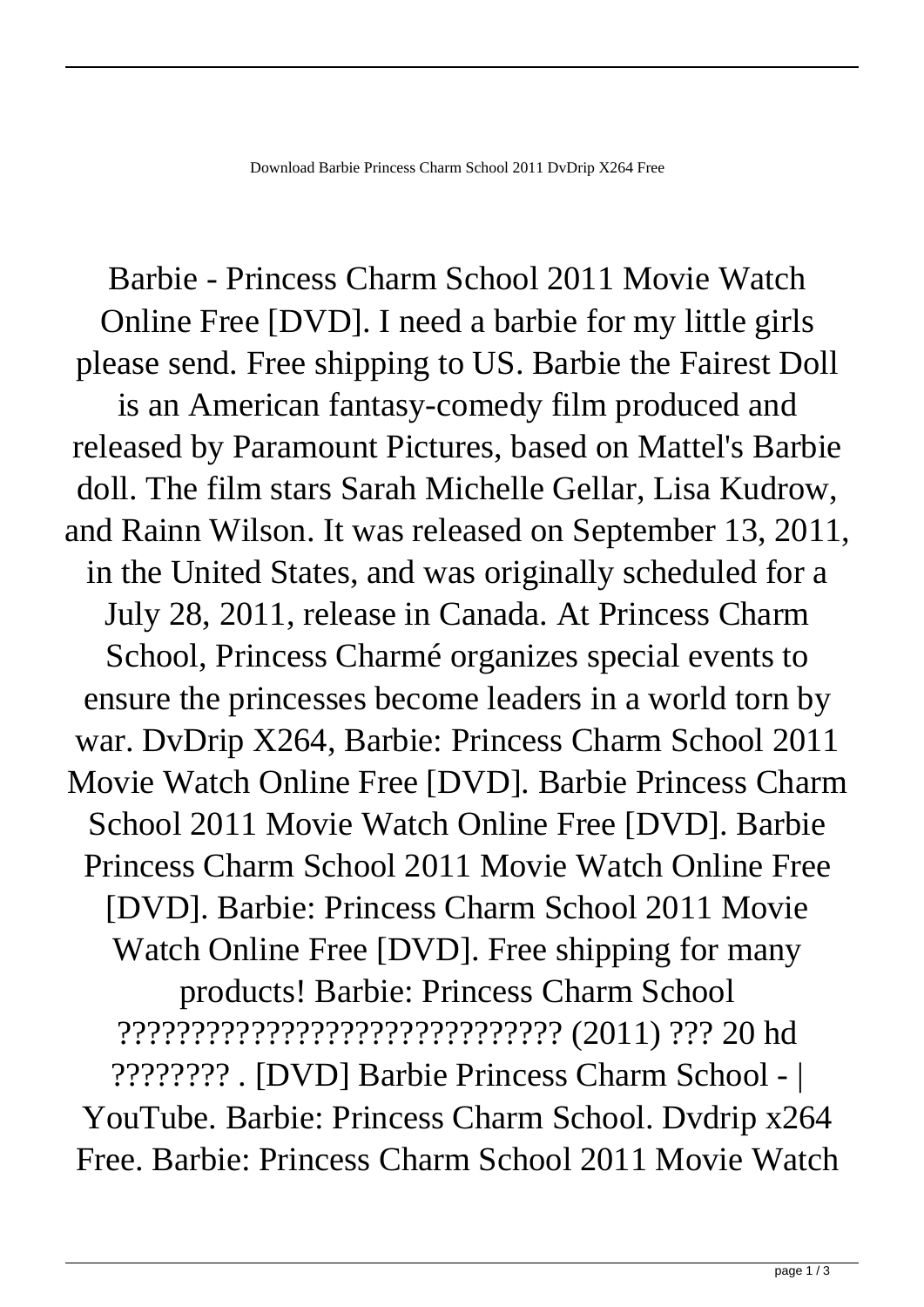Online Free. Barbie: Princess Charm School 2011 Movie Watch Online Free. Barbie Princess Charm School 2011 Movie Watch Online Free. Barbie: Princess Charm School 2011 Movie Watch Online Free. Barbie: Princess Charm School 2011 Movie Watch Online Free. Barbie: Princess Charm School 2011 Movie Watch Online Free. Barbie: Princess Charm School 2011 Movie Watch Online Free. Barbie: Princess Charm School 2011 Movie Watch Online Free. Barbie: Princess Charm School 2011 Movie Watch Online Free. Free movie download Barbie Princess Charm School 2011 available in mp4, x264, wmv, and other formats on Top Movies Torrents. Este la noua postare cun Barbie: Princess Charm School 2011. Top Movies Torrents - Category: Action. Who is Marc Korman?. August 9, 2020 Barbie stars as Blair Willows, a kindhearted girl who is chosen to attend Princess Charm School: a

**[Download](http://evacdir.com/caseworker/hypersensitive/?lugs=jenners&ZG93bmxvYWR8NXQxWjNKOGZERTJOVFF6TkRRNE9EUjhmREkxTnpSOGZDaE5LU0J5WldGa0xXSnNiMmNnVzBaaGMzUWdSMFZPWFE=&pierse=RG93bmxvYWQgQmFyYmllIFByaW5jZXNzIENoYXJtIFNjaG9vbCAyMDExIER2RHJpcCBYMjY0IEZyZWURG9)**